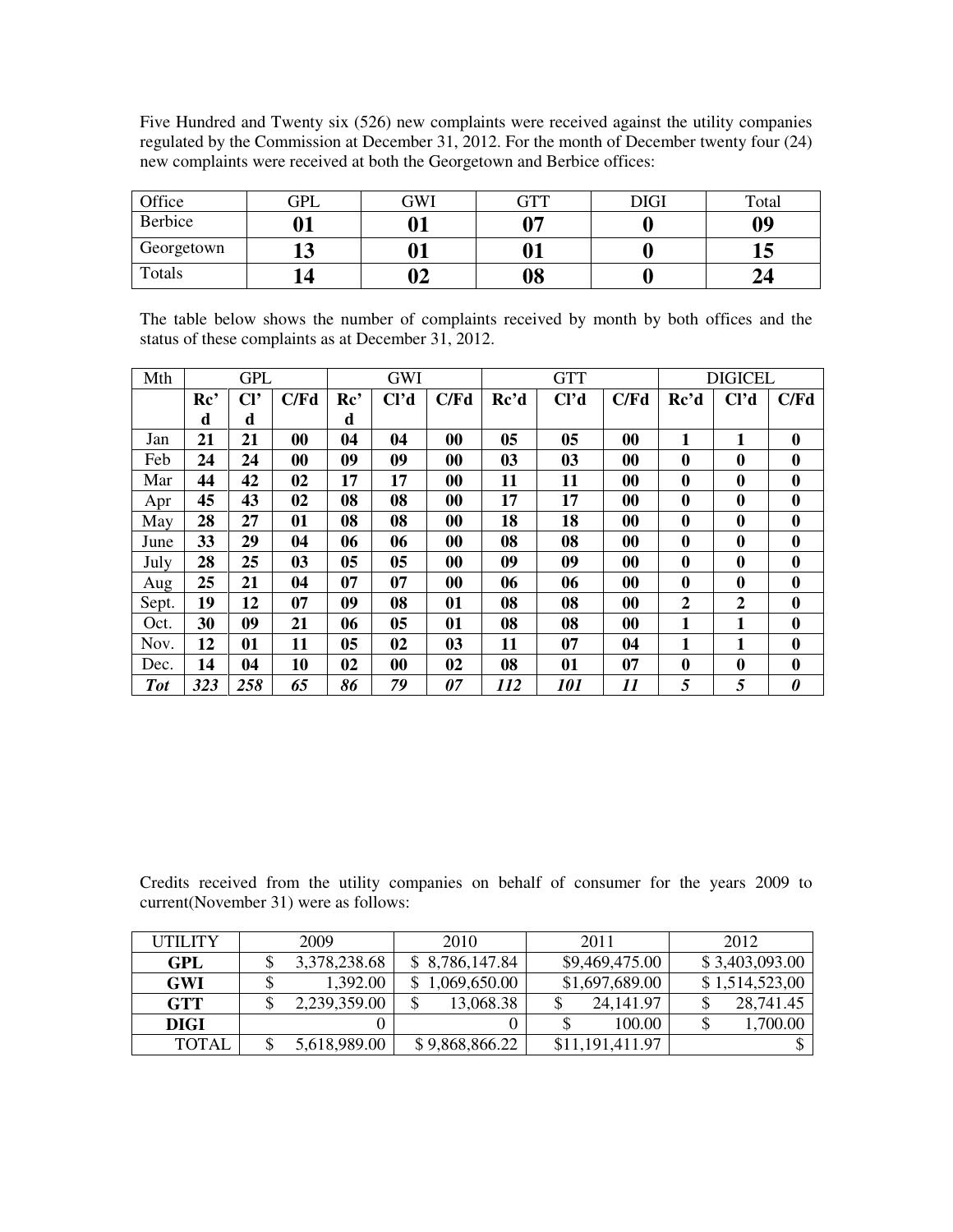#### December , 2012

## **Complaint against GPL**

|                                |       |                |       |        |       |        |       |        | Dec-                    |                |
|--------------------------------|-------|----------------|-------|--------|-------|--------|-------|--------|-------------------------|----------------|
|                                | 2009  |                | 2010  |        | 2011  |        | 2012  |        | 12                      |                |
| <b>Complaint Category</b>      | Rec'd | Active         | Rec'd | Active | Rec'd | Active | Rec'd | Active | rec'd                   | <b>Closed</b>  |
| Allegation of Tampering        | 27    | 1              | 23    | 1      | 64    | 3      | 24    | 9      | 1                       | 1              |
| <b>Application for Service</b> | 13    |                | 15    |        | 33    |        | 40    | 5      | $\overline{\mathbf{3}}$ | $\overline{2}$ |
| <b>Billing Query</b>           | 162   | $\overline{2}$ | 122   |        | 195   | 6      | 164   | 26     | 6                       | 5              |
| Change of Tenancy              | 21    |                | 16    |        | 8     |        | 2     | 0      |                         |                |
| Claim for Compensation         | 7     |                | 4     |        | 8     | 1      | 12    | 3      |                         |                |
| <b>Capital Contribution</b>    | 1     |                | 1     |        |       |        |       |        |                         |                |
| <b>Disconnection</b>           | 45    |                | 19    |        | 26    | 1      | 36    | 11     |                         |                |
| <b>Tariff Issue</b>            | 12    |                | 10    |        | 7     |        | 6     | 2      | 1                       |                |
| <b>Technical Issue</b>         | 44    |                | 21    |        | 31    |        | 39    | 9      | 3                       | $\mathbf{1}$   |
| <b>TOTAL</b>                   | 332   | 3              | 231   | 1      | 372   | 11     | 323   | 65     | 14                      | 9              |

## **Complaint against GWI**

|                                | 2009  |        | 2010           |        | 2011  |        | 2012  |        | Dec-<br>12 |               |
|--------------------------------|-------|--------|----------------|--------|-------|--------|-------|--------|------------|---------------|
| Complaint Category             | Rec'd | Active | Rec'd          | Active | Rec'd | Active | Rec'd | Active | Rec'd      | <b>Closed</b> |
| <b>Application for Service</b> | 3     |        | 1              |        | 7     |        | 7     | 1      |            |               |
| <b>Billing Query</b>           | 130   |        | 48             |        | 48    |        | 43    | 4      | 1          | 3             |
| Change of Tenancy              |       |        | 1              |        | 1     |        |       |        |            |               |
| Compensation                   |       |        | 1              |        |       |        | 2     | 0      |            |               |
| <b>Disconnection</b>           | 16    |        | 13             |        | 16    |        | 19    | 2      | 1          |               |
| Tariff Issue                   | 10    |        | $\overline{2}$ |        | 1     |        | 1     | 0      |            |               |
| <b>Technical Issue</b>         | 25    |        | 26             |        | 11    |        | 13    | 0      |            |               |
| Tampering                      |       |        |                |        |       |        | 1     | 0      |            |               |
| Misc                           | 8     |        | 3              |        |       |        |       |        |            |               |
| <b>TOTAL</b>                   | 192   |        | 95             |        | 84    |        | 86    | 7      | 2          | 3             |

## **Complaint against GTT**

|                                |       |        |       |        |       |        |       |        | Dec-  |        |
|--------------------------------|-------|--------|-------|--------|-------|--------|-------|--------|-------|--------|
|                                | 2009  |        | 2010  |        | 2011  |        | 2012  |        | 12    |        |
| Complaint Category             | Rec'd | Active | Rec'd | Active | Rec'd | Active | Rec'd | Active | rec'd | closed |
| <b>Application for Service</b> | 15    |        | 9     |        | b     |        |       |        |       |        |
| <b>Billing Query</b>           |       |        | 4     |        |       |        | 10    |        |       |        |